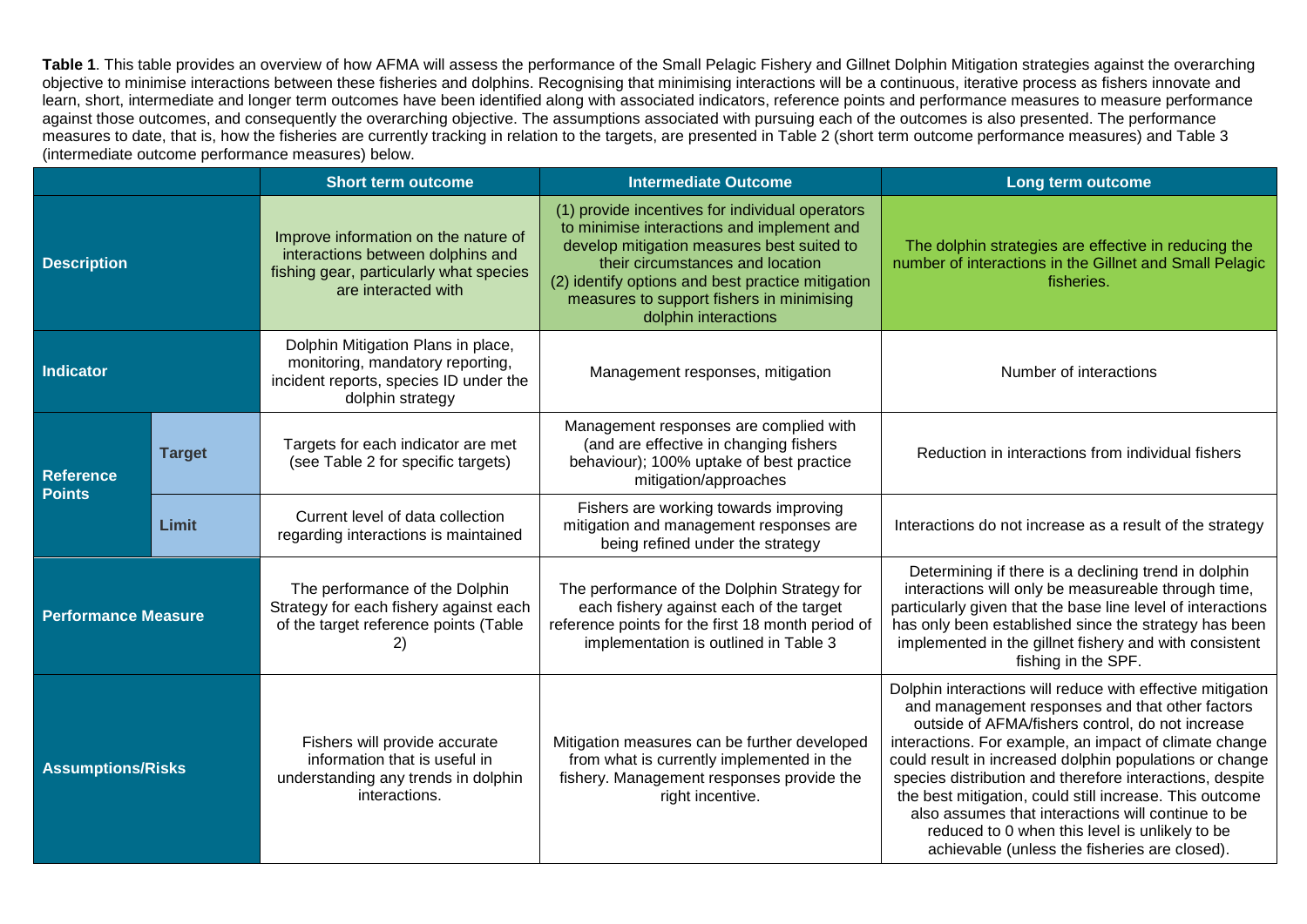**Table 2:** Performance measure (i.e. performance against targets) for short term outcomes in the Small Pelagic and Gillnet fisheries Dolphin Mitigation strategies 18 months from their implementation in May 2017.

| <b>Indicator</b>                     | <b>Fishery</b> | <b>Target</b>                                                                                                                                            | <b>Performance measure</b>                                                                                                                                                                                                   |
|--------------------------------------|----------------|----------------------------------------------------------------------------------------------------------------------------------------------------------|------------------------------------------------------------------------------------------------------------------------------------------------------------------------------------------------------------------------------|
| <b>Dolphin Mitigation Plan</b>       | <b>SPF</b>     | All boats have DMP in place by the due date, prior<br>to fishing.                                                                                        | Achieved                                                                                                                                                                                                                     |
| Monitoring                           | <b>SPF</b>     | 100 per cent of electronic monitoring footage is<br>reviewed for dolphin interactions.                                                                   | Achieved                                                                                                                                                                                                                     |
| Mandatory reporting                  | <b>SPF</b>     | Zero instances of non-reporting dolphin interactions                                                                                                     | Achieved - No unreported interactions were identified in the review of electronic monitoring<br>footage. All interactions had been reported in logbooks.                                                                     |
| Incident reports                     | <b>SPF</b>     | 100% completion of Dolphin Interaction Evaluation<br>Form within 48 hours of landing                                                                     | Achieved - A total of 7 interactions occurred over two fishing events and an evaluation<br>form was received for both instances.                                                                                             |
| Species ID (logbook,<br>Observer, EM | <b>SPF</b>     | No discrepancies between data sets                                                                                                                       | Achieved - There was one instance of a discrepancy between logbook and observer data<br>regarding species identification. However the species identification was subsequently<br>corrected in the logbook data.              |
| <b>Dolphin Mitigation Plan</b>       | Gillnet        | All boats have DMP in place by the due date, prior<br>to fishing.                                                                                        | Achieved                                                                                                                                                                                                                     |
| Monitoring                           | Gillnet        | 100 per cent of electronic monitoring footage in<br>Australian sea lion zones and 10 per cent for the<br>remaining area of the gillnet fishery reviewed. | Achieved. 100 per cent of fishing activity in the ASL zones (west of 139 degrees) was<br>reviewed for protected species interactions. 1,106 of 11,005 total shots were reviewed<br>across the remaining area of the fishery. |
| Mandatory reporting                  | Gillnet        | Zero instances of non-reporting dolphin interactions                                                                                                     | Partially achieved - Two unreported interactions were identified in the review of electronic<br>monitoring footage.                                                                                                          |
| Incident reports                     | Gillnet        | 100 per cent completion of Dolphin Interaction<br>Evaluation Form within 48 hours of landing                                                             | Partially achieved - There were several instances of non-compliance with this requirement.<br>All were referred to the Operations Branch after management and licensing follow up.                                           |
| Species ID (logbook,<br>Observer, EM | Gillnet        | No discrepancies between data sets                                                                                                                       | Partially achieved - One instance where electronic monitoring was unable to determine<br>species ID whereas the logbook had species recorded.                                                                                |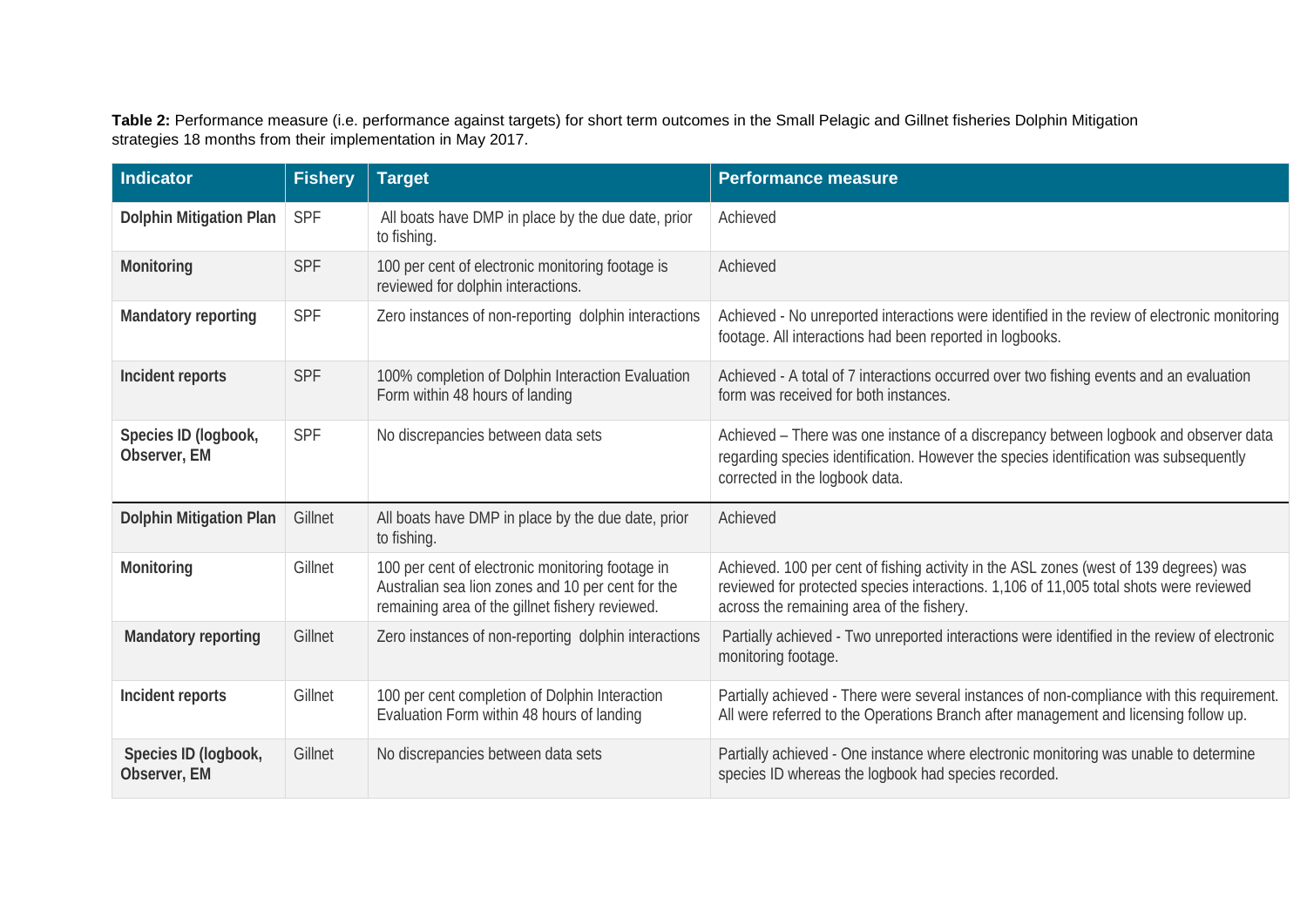**Table 3:** Performance measure (i.e. performance against targets) for intermediate outcomes in the Small Pelagic and Gillnet fisheries Dolphin Mitigation strategies 18 months from implementation in May 2017.

| <b>Indicator</b>                      | <b>Fishery</b> | <b>Target</b>                                                                                                                                                                                                                                                                                                                                   | <b>Performance Measure</b>                                                                                                                                                                                                                                                                                                                                                                                     |
|---------------------------------------|----------------|-------------------------------------------------------------------------------------------------------------------------------------------------------------------------------------------------------------------------------------------------------------------------------------------------------------------------------------------------|----------------------------------------------------------------------------------------------------------------------------------------------------------------------------------------------------------------------------------------------------------------------------------------------------------------------------------------------------------------------------------------------------------------|
| Management response<br>and mitigation | SPF            | After each interaction, operator to review current<br>mitigation and make any necessary repairs to<br>mitigation devices.                                                                                                                                                                                                                       | Compliant - After the first fishing event where four dolphins were caught, the vessel ceased night<br>fishing.<br>The second fishing event where three dolphins were caught was the result of gear malfunction,<br>however, the number of pingers was increased from four to eight.                                                                                                                            |
| Management response<br>and mitigation | SPF            | If interaction cap or interaction rate is triggered,<br>operator to cease fishing and return to port and<br>AFMA review of Dolphin Mitigation Plan prior to<br>recommencement of fishing after relevant trigger<br>breached.                                                                                                                    | Compliant - Occurred on 2 occasions (interaction cap triggered once and interaction rate triggered<br>once). Fishing did not recommence until the revised mitigation plan was approved by AFMA.                                                                                                                                                                                                                |
| Management response                   | SPF            | Exclusion from relevant area (Eastern or Western) for<br>6 months after relevant trigger breached (either<br>interaction cap is exceeded for a second consecutive<br>review period or where 6 or more dolphins are caught<br>in combination with the interaction rate having been<br>exceeded in either of the previous two review<br>periods). | N/A this management response has not been triggered during the first 18 months of the strategy and<br>no further interactions have occurred over the subsequent six months of fishing.                                                                                                                                                                                                                         |
| Management response                   | Gillnet        | If interaction trigger is reached, cease fishing and<br>return to port.                                                                                                                                                                                                                                                                         | Compliant - The first interaction trigger (three interactions across three different shots) was met nine<br>times, triggering return to port provisions. The second interaction trigger (six or more interactions) was<br>met two times triggering return to port provisions. In each instance AFMA reviewed the interactions<br>and no vessel recommenced fishing prior to AFMA approval as per the strategy. |
|                                       |                | If interaction rate is triggered, cease fishing and<br>return to port.                                                                                                                                                                                                                                                                          | Compliant -<br>Five vessels exceeded the interaction rate in the first review period (11 May to 31 October<br>$\bullet$<br>$2017$ ).<br>Three vessels exceeded the interaction rate in the second review period (1 November 2017<br>to 30 April 2018).                                                                                                                                                         |